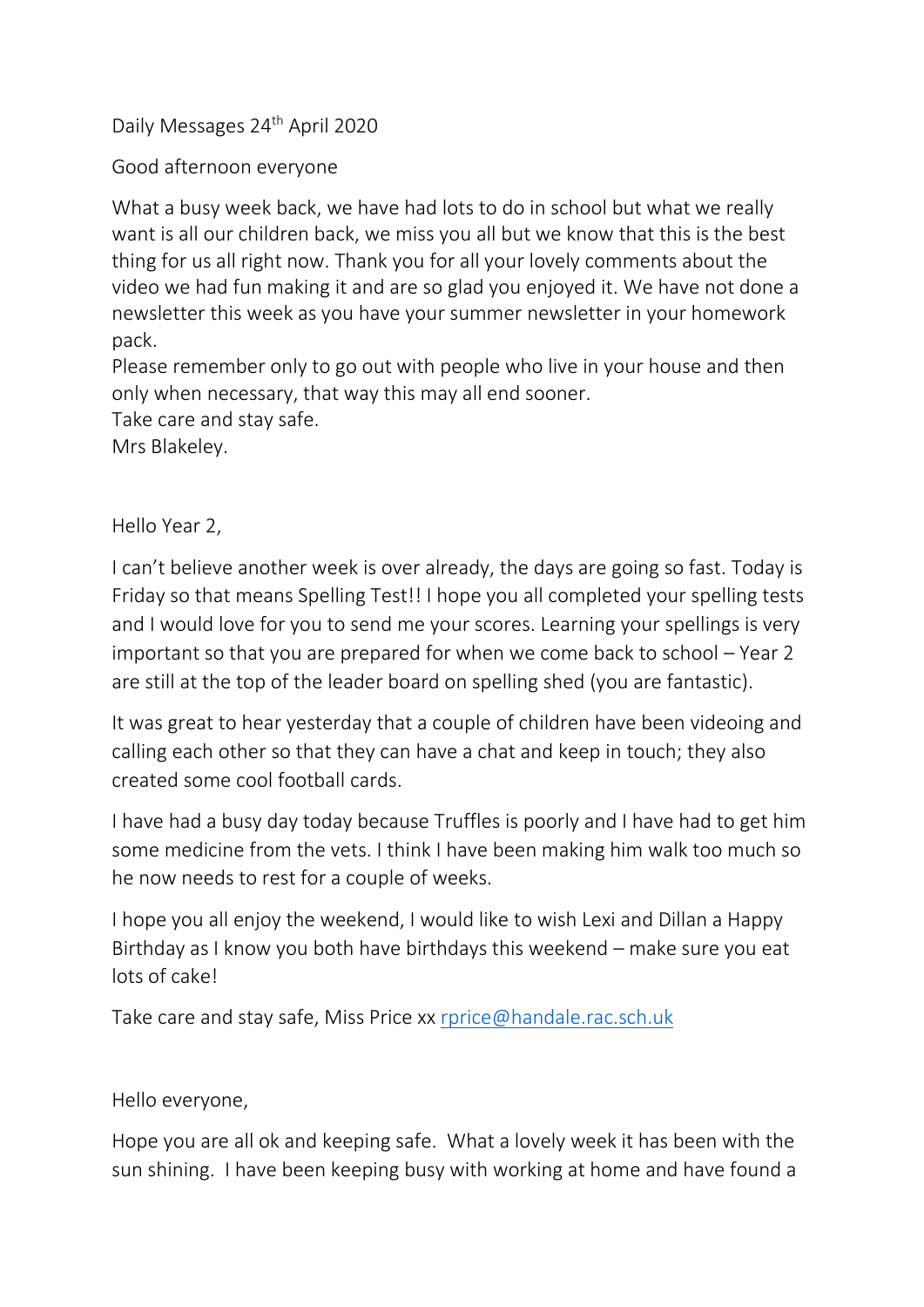new hobby ….. completing jigsaws! Don't forget you can always get in touch with me, send me an email jtully@handale.rac.sch.uk

I would love to hear from you.

Missing you all lots

Miss Tully xx

Hello children,

Hope you have all managed to pick your packs up safely from school by now. You will find 3 grids (English/Reading, Maths and Topic). I have created these ensuring there are lots of fun things to do whilst you are learning at home. You also have lots of paper and activities in there too not forgetting your weekly spellings (you know whose group you are in for these). Please try to keep yourself busy but also make time to help at home and get your exercise in too. I've been on a nice walk today as well as completing some school tasks. Stay safe and we will get there!

Take care

Miss Kendall xx

[ekendall@handale.rac.sch.uk](mailto:ekendall@handale.rac.sch.uk)

Hello Year 6,

## How are you all?

There must be a bit of miscommunication here because I have been waiting at my front door for 24 hours now and no sympathy sweets have arrived for my bad back as yet. I assume it takes 24 hours to get them to me so I will go back there now and continue to wait. The lock down has been a nuisance however the weather has been very favourable which we can be grateful for. Hope you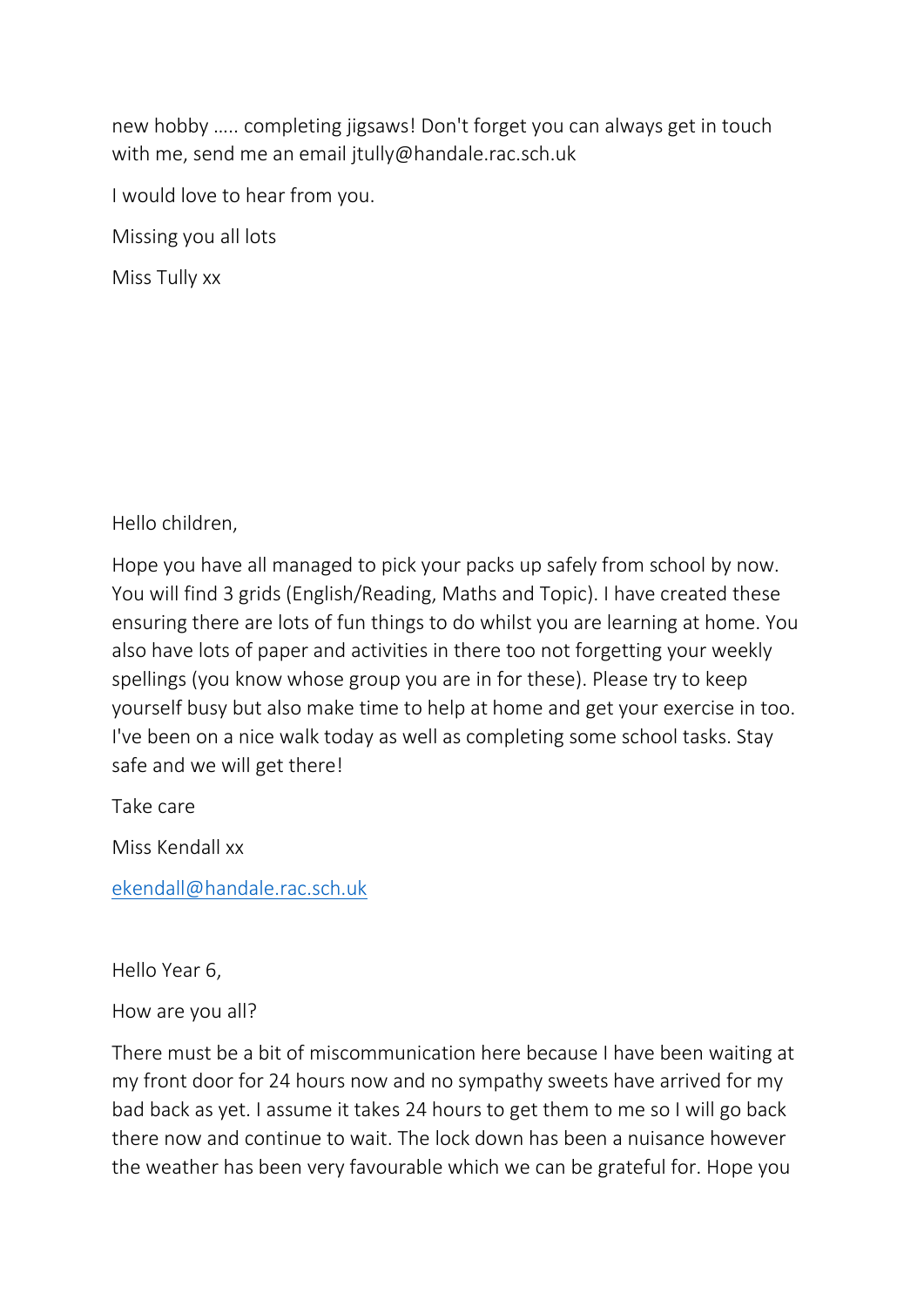are making the most of your gardens and this lovely weather. Obviously, due to the weekend being after today you will not get the daily messages for a couple of days but I am still here by email to help with any questions you may have. It's no problem so please keep in touch. Have a lovely weekend all of you and stay safe.

Mr Emmerson [pemmerson@handale.rac.sch.uk](mailto:pemmerson@handale.rac.sch.uk)

Hello Year 5,

Thank you to those children who have completed their weekly spelling test with their parents at home- I've had some scores come back in and I'm very proud of those children. Especially well done to Alfie, who not only scored a full score of 20 but also fully completed an extra 5 challenges that I sent him.

So Year 5, get those scores coming in so I can record them towards your end of year target.

Stay safe,

Mr Bell [lbell@handale.rac.sch.uk](mailto:lbell@handale.rac.sch.uk)

Good morning Year 1,

How are you? I hope you are well and enjoying the lovely weather we've been having. Spring really is in the air. I've seen loads of different birds in the park, including robins, wrens and swifts. I tried to take some pictures of them but I was too slow! I have also seen some squirrels running around in the sunshine. Have you seen any animals when you've been out for a walk? Did you take pictures of them?

Think about some outdoor activities you could do this weekend. Maybe you could make paper aeroplanes and have a competition to see whose aeroplane travels the furthest. A friend of mine posted a video of her sons playing tennis with a balloon. The boys were really enjoying themselves so perhaps you could try it, if you've got balloons. If you have some chalk, could you draw a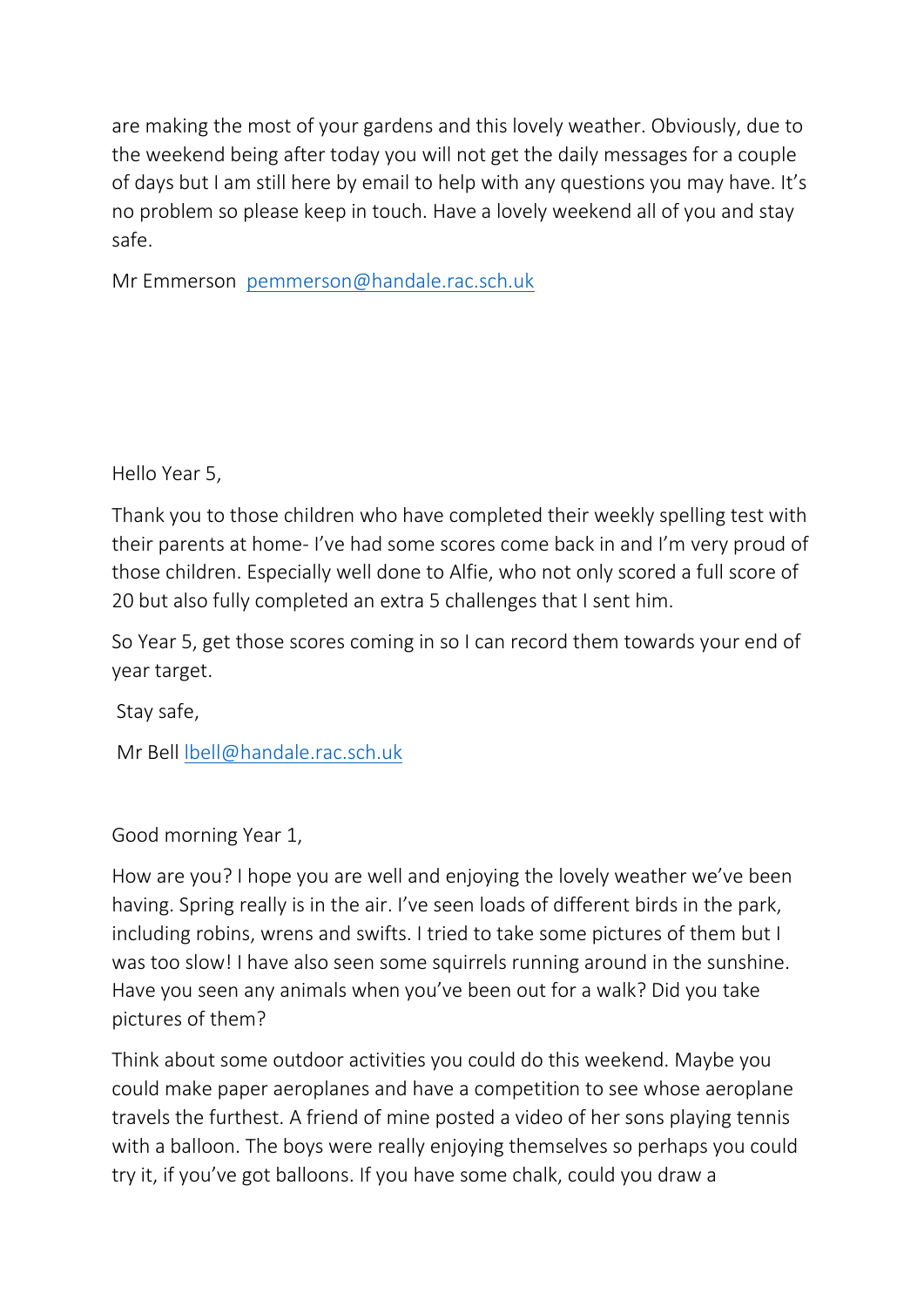hopscotch grid? Could you write numbers outside using chalk? Can you think of other games you could play outside? Let me know the games you come up with.

Please keep sending me pictures and messages. It really does make me feel happy to see how you are getting on.

Have a fabulous weekend and stay safe.

Love

Miss Khanam xx [rkhanam@handale.rac.sch.uk](mailto:rkhanam@handale.rac.sch.uk)

## Hello Nursery Children,

We enjoyed watching 'The Big Night In' on the television last night. It was a mixture of Comic Relief and Children In Need. We saw little Pudsey Bears throughout the show. We enjoyed seeing Sooty sing on the 'Way to Amarillo' song but our favourite part was the singing baked potato, it really made us giggle. We stopped watching The Big Night In at 8 o clock to stand on Mrs Lister's doorstep to clap for all the doctors and nurses who look after us. Lots of Mrs Lister's neighbours were standing on their steps clapping their hands and banging pans as well.

We had some children send us some photographs yesterday to Mrs Lister's email address. It was lovely to hear from them and see their photos as we miss you all so much.

Lots of love

Morning Floppy and Afternoon Floppy xx [clister@handale.rac.sch.uk](mailto:clister@handale.rac.sch.uk)



Hi year 4,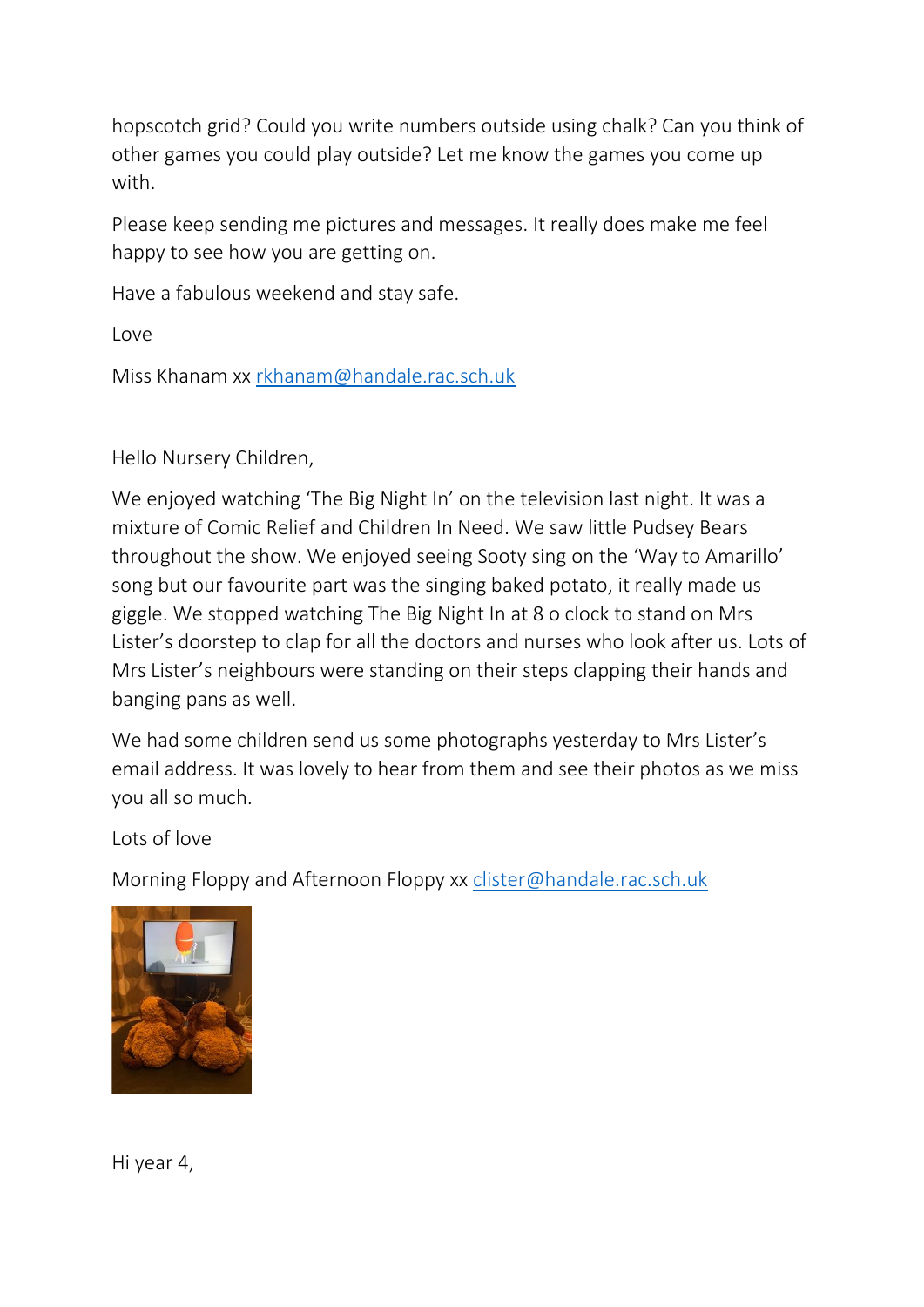Hope you're all ok and still enjoying this glorious weather. It's making life at the minute that little easier. I was pleased yesterday to hear from one family and was glad he is working hard and enjoying family time. I'm cleaning my BBQ ready for the weekend and tidying my garden again. Miss you all, have a great weekend.

Mr Farrier [rfarrier@handale.rac.sch.uk](mailto:rfarrier@handale.rac.sch.uk)

Hello Reception Children

Hope you are all okay and being really 'good' for your family. Have you played the 'guessing' game yet? How did your family do? Did you give really good descriptive clues? If you have been playing the game this means you will be experts by the time we get back together! When we get back to school to play and do our scores – 'Children versus Mrs. Skirving' – I am going to have to try really hard to beat you all! You know I really like to win!

Today why not have a game of 'schools'. Go and collect some soft toys and dolls and sit them up ready to learn. Try helping them to order numbers to 20. It will be hard but I bet you can help them to do it. You could do some spelling with them too. Have a look in your pack as I have put some spellings you could use for them. Have fun being the teacher and don't forget to give a 'Pride Point' out for anyone trying their absolute best. Remember you need to earn a Pride Point you don't get one for nothing!

With Love

Mrs Skirving xx [eskirving@handale.rac.sch.uk](mailto:eskirving@handale.rac.sch.uk)

Good afternoon, I hope you are all okay? Have you done any of your packs yet? I'd love to see. Make sure you are getting out in the sunshine for your exercise.

Miss Tyson [styson@handale.rac.sch.uk](mailto:styson@handale.rac.sch.uk)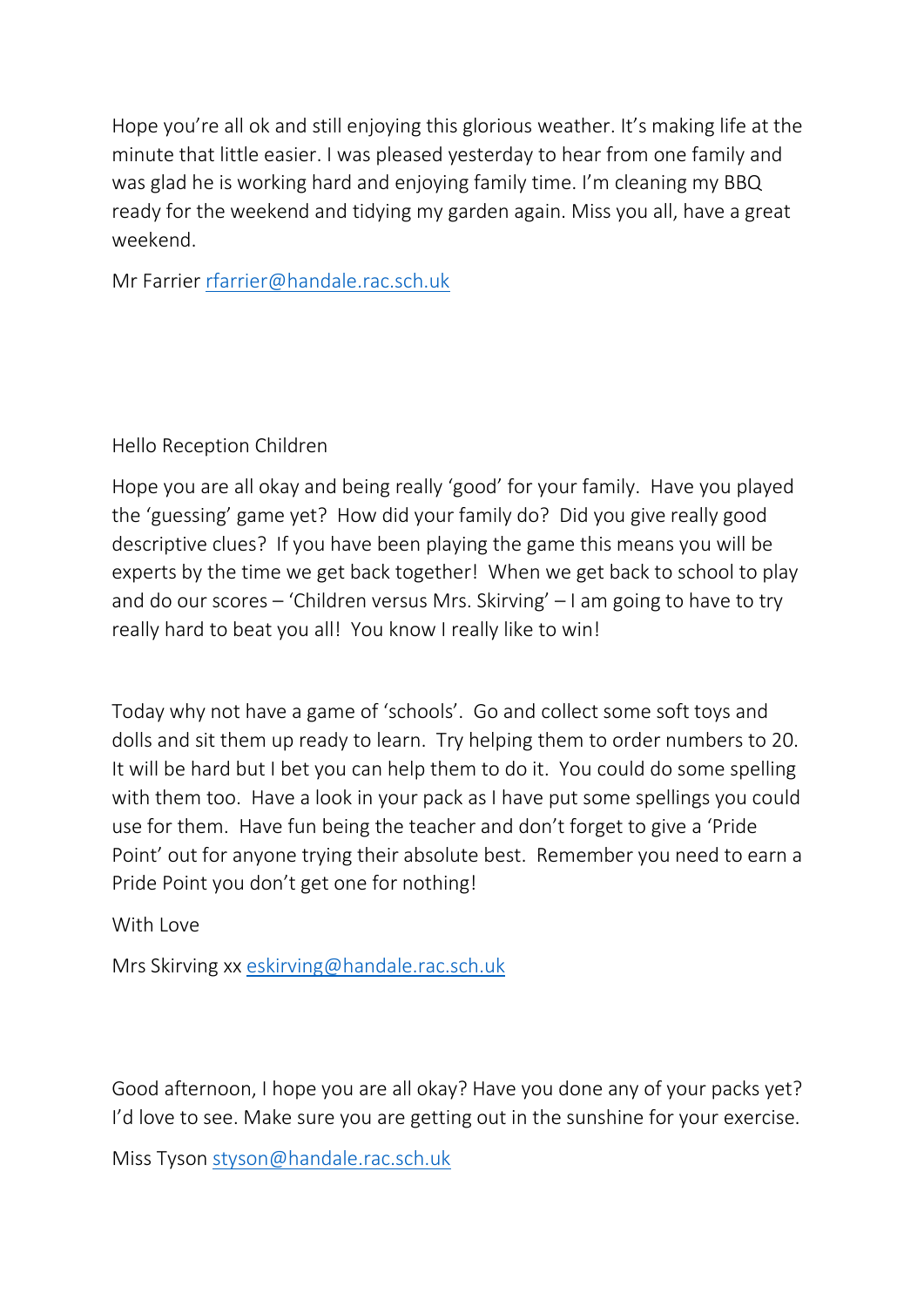Hello Year 3,

I've had a lovely day in school today. We have been busy making cakes, creating some origami patterns and have done lots of gardening. Mrs Skirving and Mrs Lister will be very pleased with their planters! I hope you are all managing to have some fun in the sunshine and of course are enjoying your new work packs,

Have a nice weekend,

Mrs Brodie [nbrodie@handale.rac.sch.uk](mailto:nbrodie@handale.rac.sch.uk)

Hello everyone, I hope your all ok and I know you'll all be working super hard. I'm still finding it very strange not been at school every day and I miss you all dearly. Hopefully soon we can all be back together and continue to be the fantastic school I know we are.

Stay home, stay safe and stay strong.

Love Mrs Oakley xx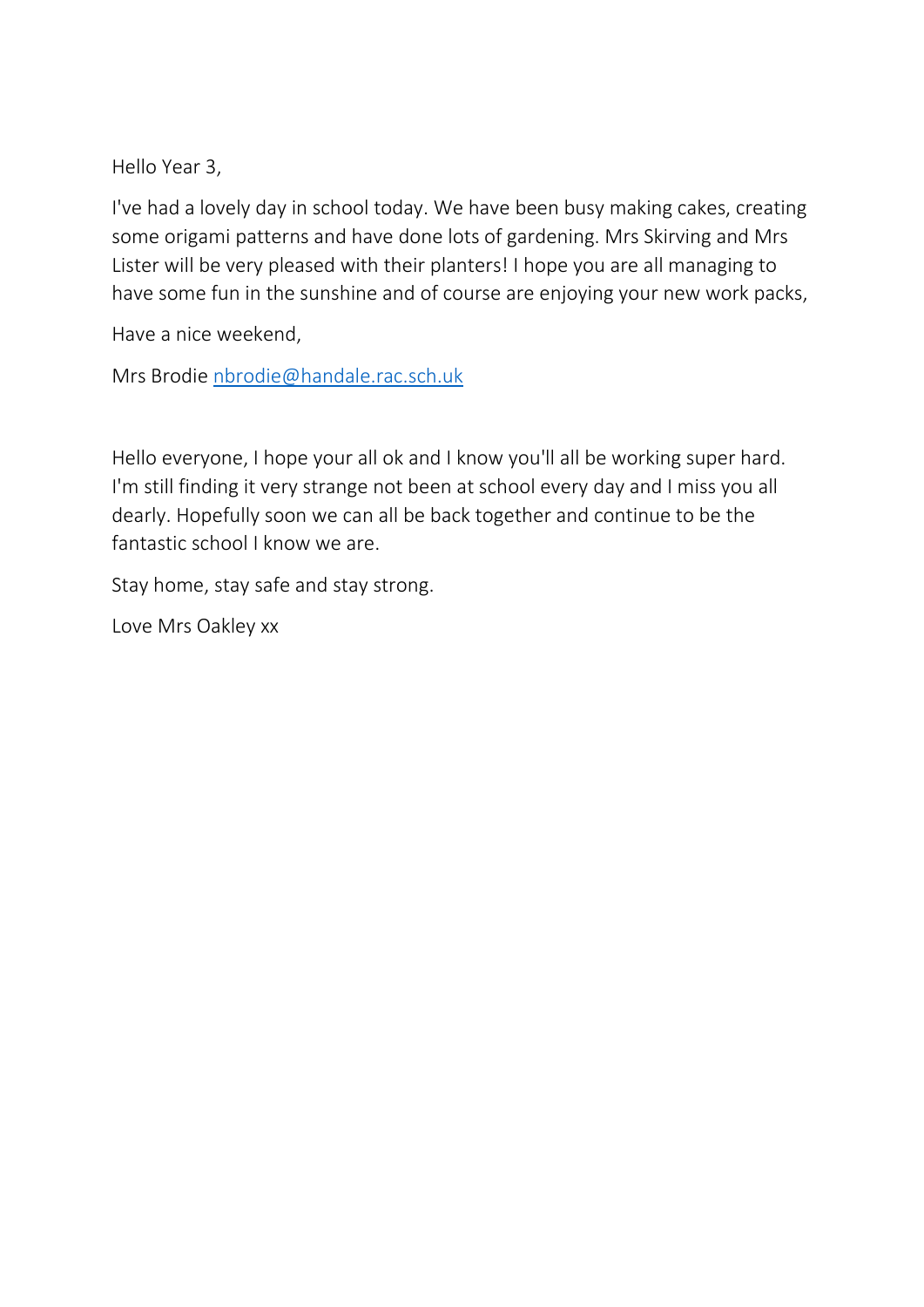

Hi to all the children from Handale. Hope you are all keeping well? Missing you all and looking forward to us all being together again soon. I've completed all my homework, hope you have all done yours! Take care and keep safe. See you all soon. Love Mrs Robinson xx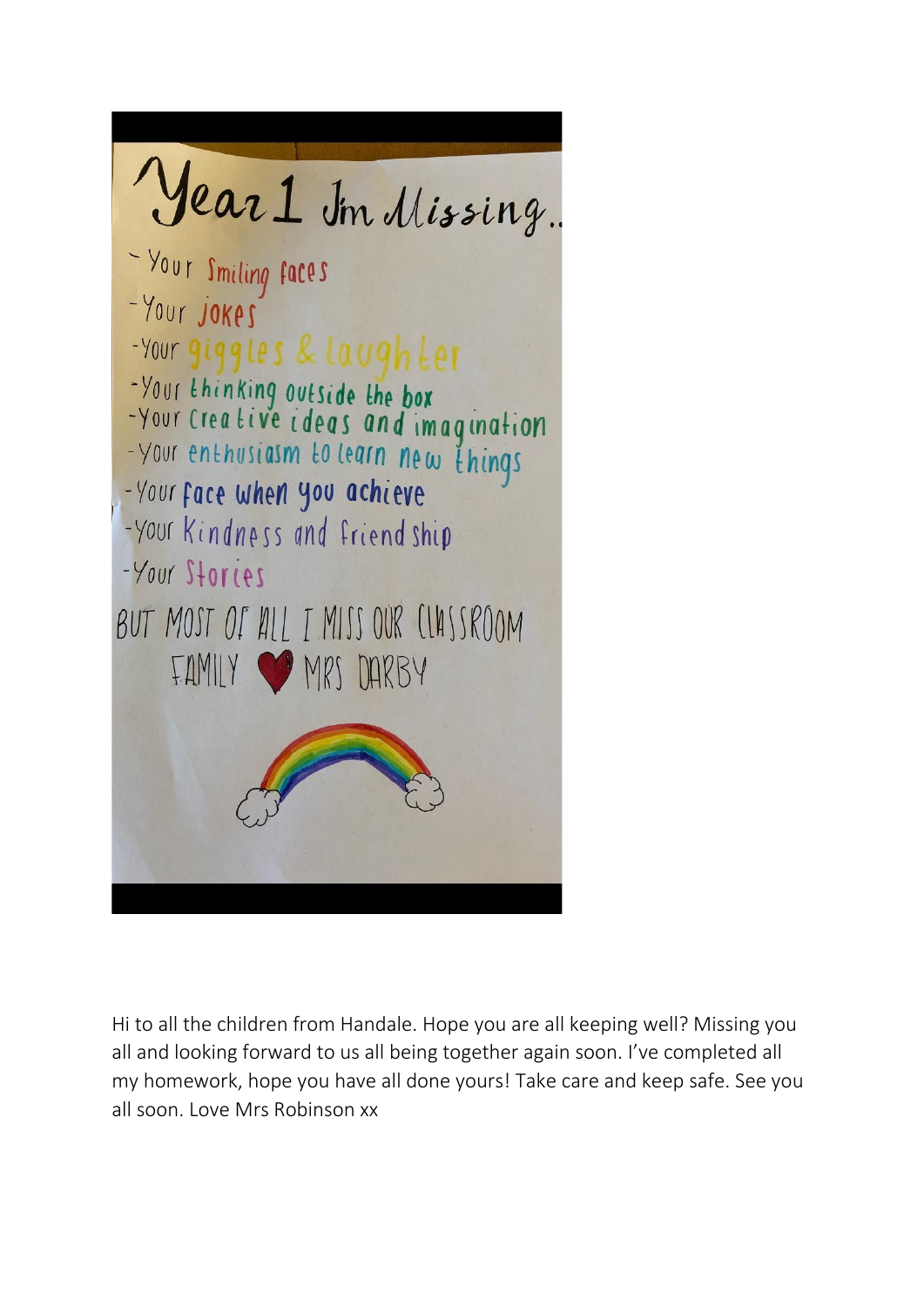Hope you are all ok children. Although it's been lovely weather, still stay safe. I have been in the garden and forgot to put cream on and I'm very red. I haven't got any colours so haven't done a rainbow but can see some lovely ones from my house.

Take care, Miss Hood

Hi everyone, how has it been almost 5 weeks since we were last at school? I hope you've all be working hard at home but more importantly staying safe! Looking forward to getting back to school and seeing all you smiley faces again. Take Care, Mrs Treloar xx

# Hi Year 2,

Hope you are all keep busy with your new learning packs. Hope to see you all again very soon and I am missing seeing you all every day. It has been nice to see a few of you when I have been completing my daily walks, you all have looked very happy with your families.

Stay safe Mr Cameron

## Hi Pre-nursery

Hope you are all keeping safe and feeling well. This week has been a strange but exciting week for me. It was my birthday on Monday. I had a lovely mini party with my husband Karl, my son Tom and Gizmo the dog. I had a chocolate birthday cake and some lovely party food. Have you or any of your family had a birthday while we've been away from school? Did you have a birthday cake? If you have I hope you have had fun too, spending time with your family. Take care everyone, missing you all lots Mrs Mallaby x

## Hello everyone,

This week has been a very busy one for me, my family and I have been doing work in our back garden. We used big hammers to knock down an old brick building; it was good fun but very tiring! We then all took turns to fill up a wheelbarrow with the bricks and take it to the front of my house. When we had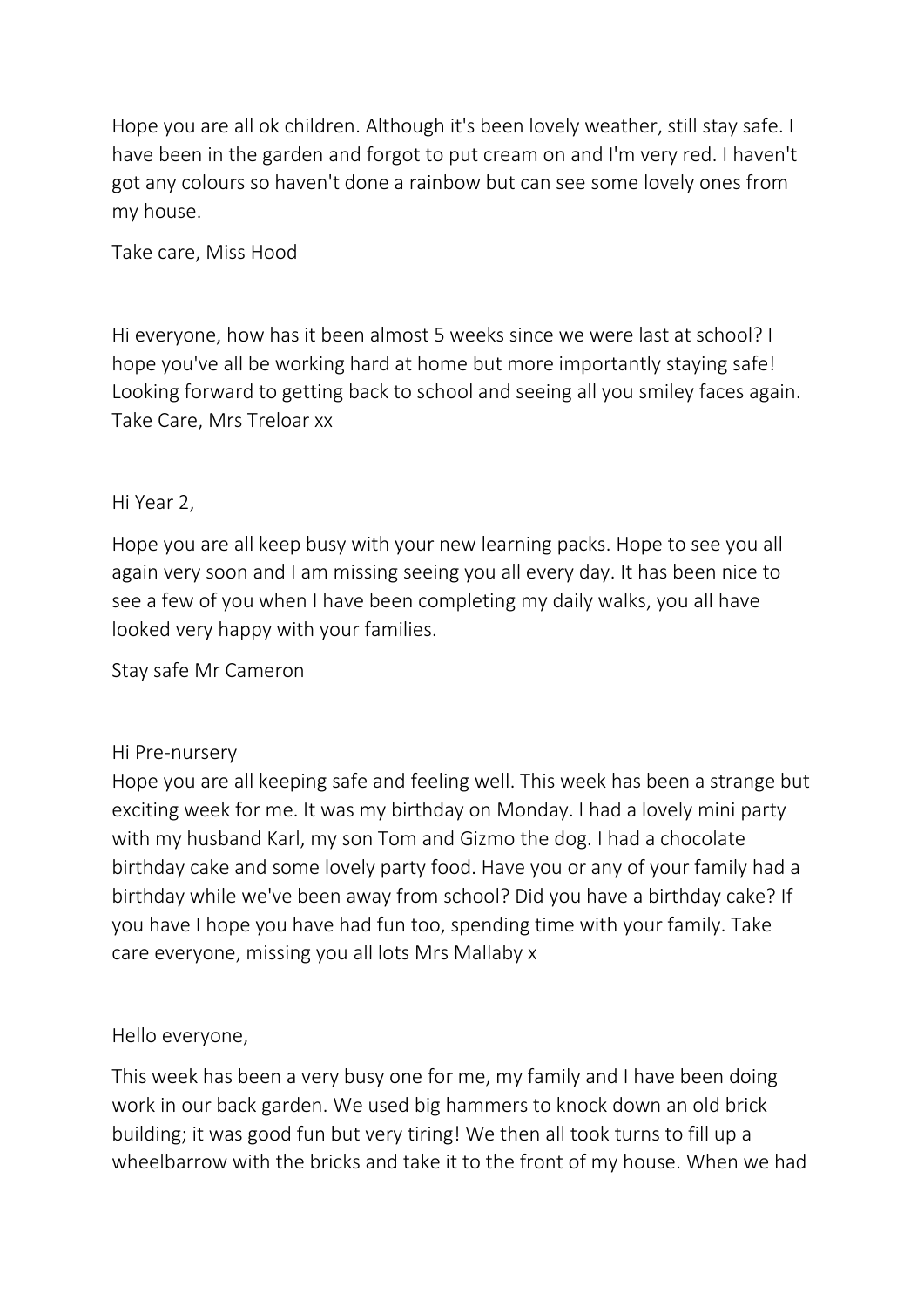moved all the bricks a big lorry came to pick it up, it used a big grabber like the ones we have in our sand area. I hope you all having fun outside in this nice weather, see you all soon, Love Miss Alderson X

Hello pre nursery,

It feels such a long time since I last saw your little smiling faces, so long ago since we were building sandcastles, reading stories and singing our favourite songs! I bet you have all grown so much! This week I have been busy doing some work, and spending time with my family. One of my favourite things I did was make Elmer the elephant from a milk bottle -I didn't have any coloured paper so my little girl and I just coloured in some plain paper and stuck it on. It was so easy to do -maybe you could make an Elmer elephant too? I really hope we see each other soon but for now we still have to stay at home where it is safe.

Miss you all lots Love from Mrs Dean xx



Hello nursery and pre nursery.

Hope you are all having lots of fun at home. I have been busy baking at home and have been reading some books. I hope you enjoyed seeing all the teachers in the video that we made - we had fun making it. I am looking forward to seeing you all again soon as I miss seeing you.

Love Miss Reid x